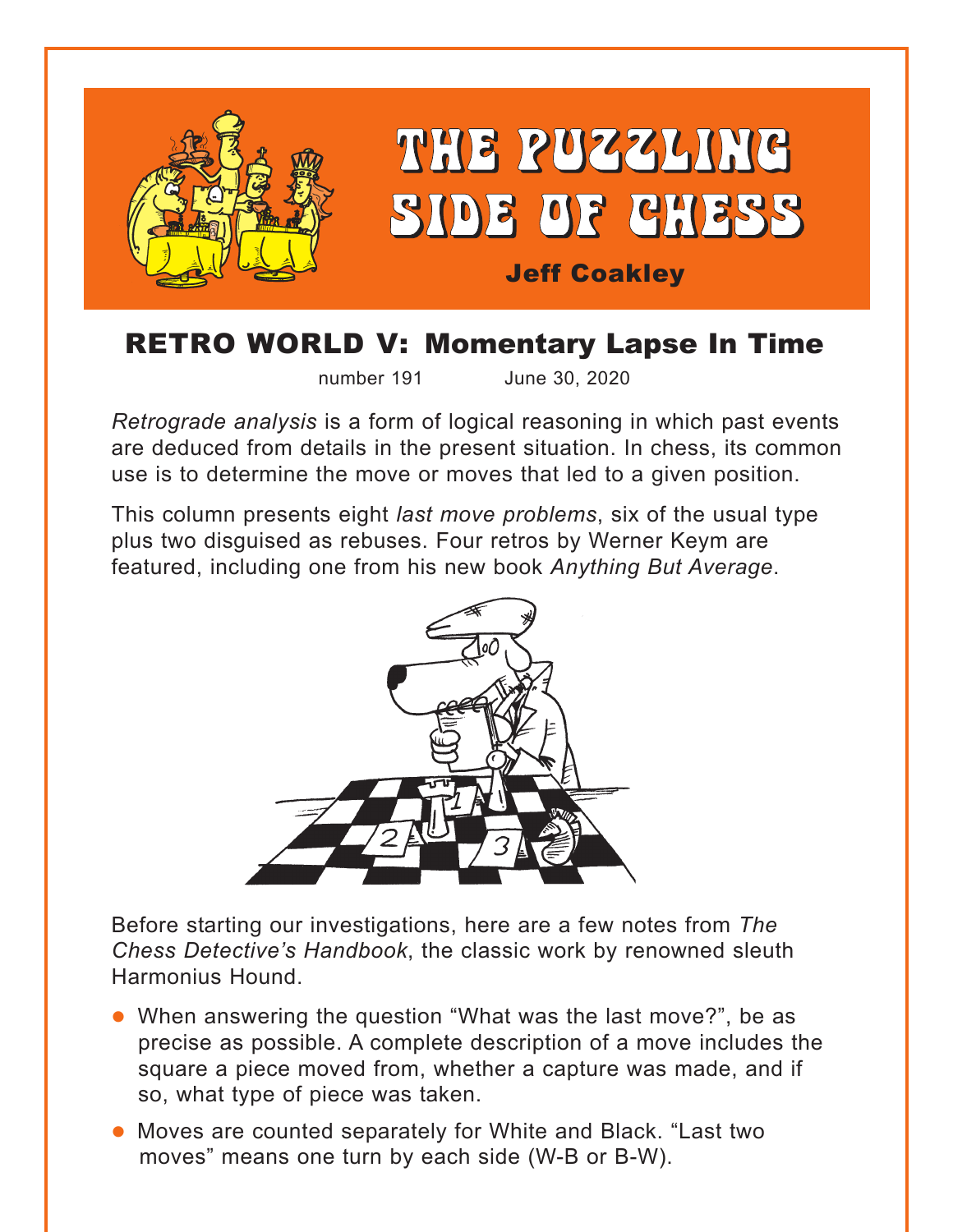- <span id="page-1-0"></span> Assume that the positions are legal, no matter how strange they may appear. A position is legal if it could be reached in a game following the standard rules. Rational strategy is not a requirement.
- **If the scent is strong, the trail is not too long. See where it leads.**

We begin with a relatively easy problem by our guest artist, Werner Keym, a leading authority on retro chess from Meisenheim, Germany. The stipulation is to determine the last move played. However, it is possible to figure out the preceding move as well, although it is partially ambiguous with regard to the departure square or capturing. Given that provision, we could ask, "What were the last two moves?"



**[Retro 45](#page-6-0)**

What was the last move?

The next retro is a game-like position from the land of Canucks. Happy Canada Day! (July 1)





What were the last two moves?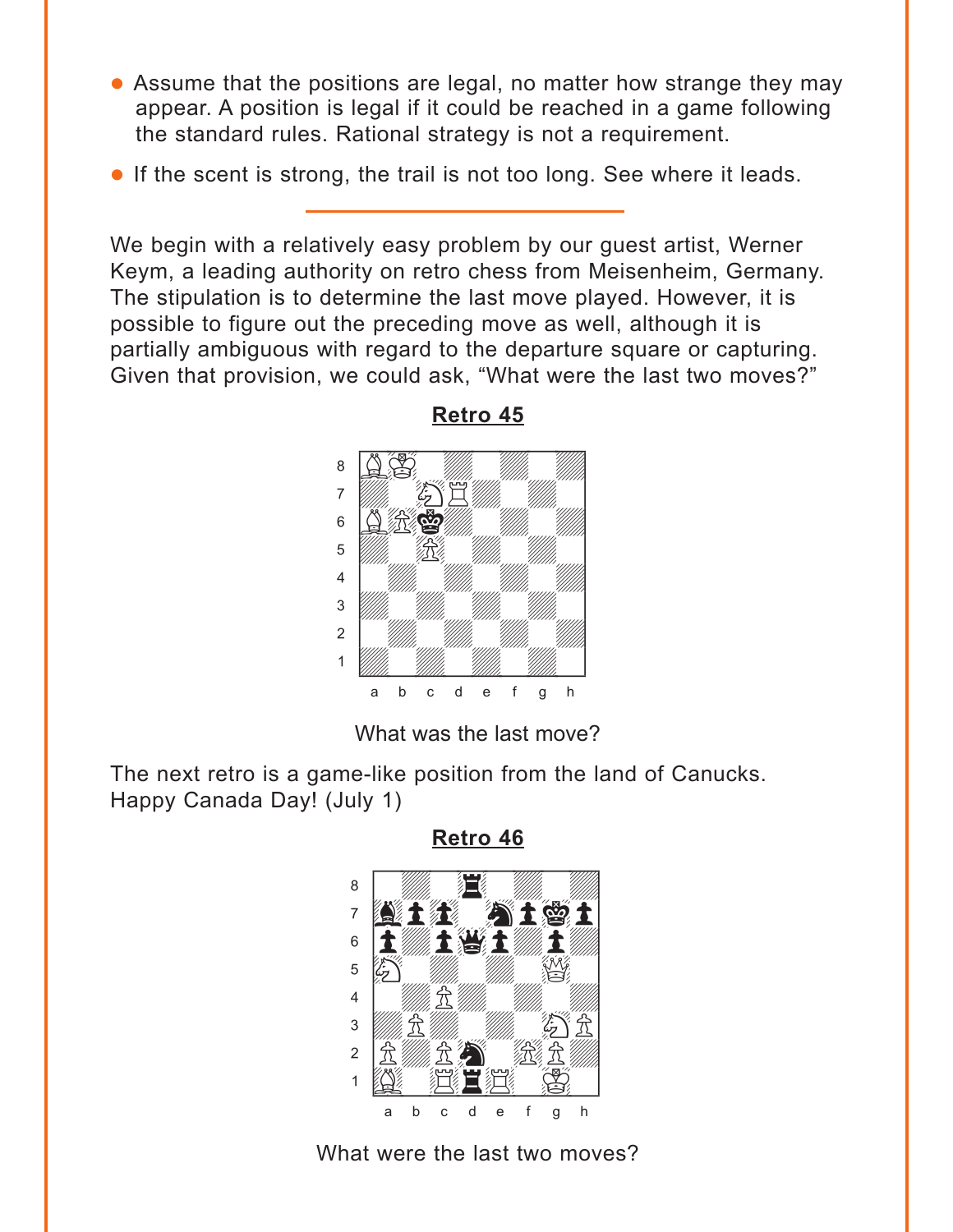<span id="page-2-0"></span>Things get much trickier now. In the following three problems, all by Werner Keym, neither king is in check. Figuring out which side just moved is part of the task. But that's only a small part of the challenge.

> where  $\frac{1}{2}$  we have the set of  $\frac{1}{2}$  $\frac{1}{2}$   $\frac{1}{2}$   $\frac{1}{2}$   $\frac{1}{2}$   $\frac{1}{2}$   $\frac{1}{2}$ 7 经主线主观  $\mathbf{s}$  with  $\mathbf{f}$  and  $\mathbf{f}$  $\overline{\mathcal{L}}$ 4 William William William William  $\frac{1}{\sqrt{2}}$ 2 | *William William William William 1* Údwdwdwdw] a b c d e f g h

What was the last move? (*The second-to-last move can also be partially deduced.*)

# **ANYTHING BUT AVERAGE Werner Keym**

### **CHESS CLASSICS and OFF-BEAT PROBLEMS**

A marvelous anthology of 375 games, endgame studies, problems, and puzzles. Immortal games, famous studies, and classical problems of all kinds are presented and explained with additional diagrams.

"Dive into a fascinating, sometimes even bizarre world of subtle or spectacular chess surprises."

The author is a German expert in chess composition. For years problem lovers have enjoyed his off-beat problems, computer-defying puzzles, and funny jokes.

Available online at: www.nightrider-unlimited.de



If you like chess, you will like this book. It's nothing but brilliant. Werner Keym has selected his favourite games and compositions from every aspect of our royal pastime. Problems include mates, helpmates, selfmates, proof games, retractors, retros, and plenty of curiosities.

The book is well-produced, reasonably priced, and waiting for you.

**[Retro 47](#page-8-0)**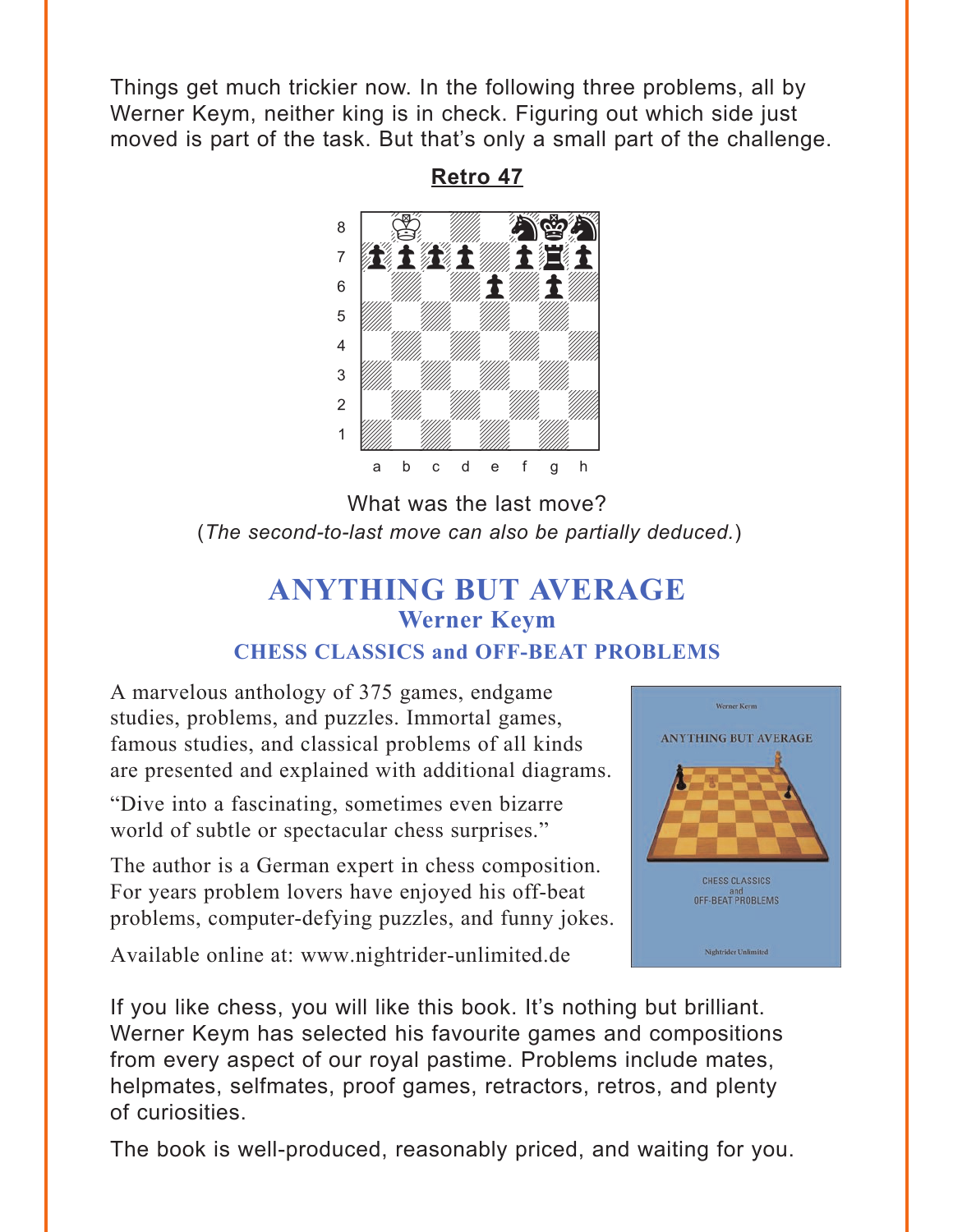<span id="page-3-0"></span>Next up is a "Rex solus". A solitary black king, alone without solace.

**[Retro 48](#page-9-0)**



What were the last two moves?



In his book, Werner Keym refers to the following masterpiece as his "best last-mover". That says a lot from someone who has composed so many outstanding problems. As is often the case, to determine the last move, one must actually look several moves into the past.

**[Retro 49](#page-11-0)**



What was the last move? (*The last 3 moves can be deduced, with the second partially ambiguous.*)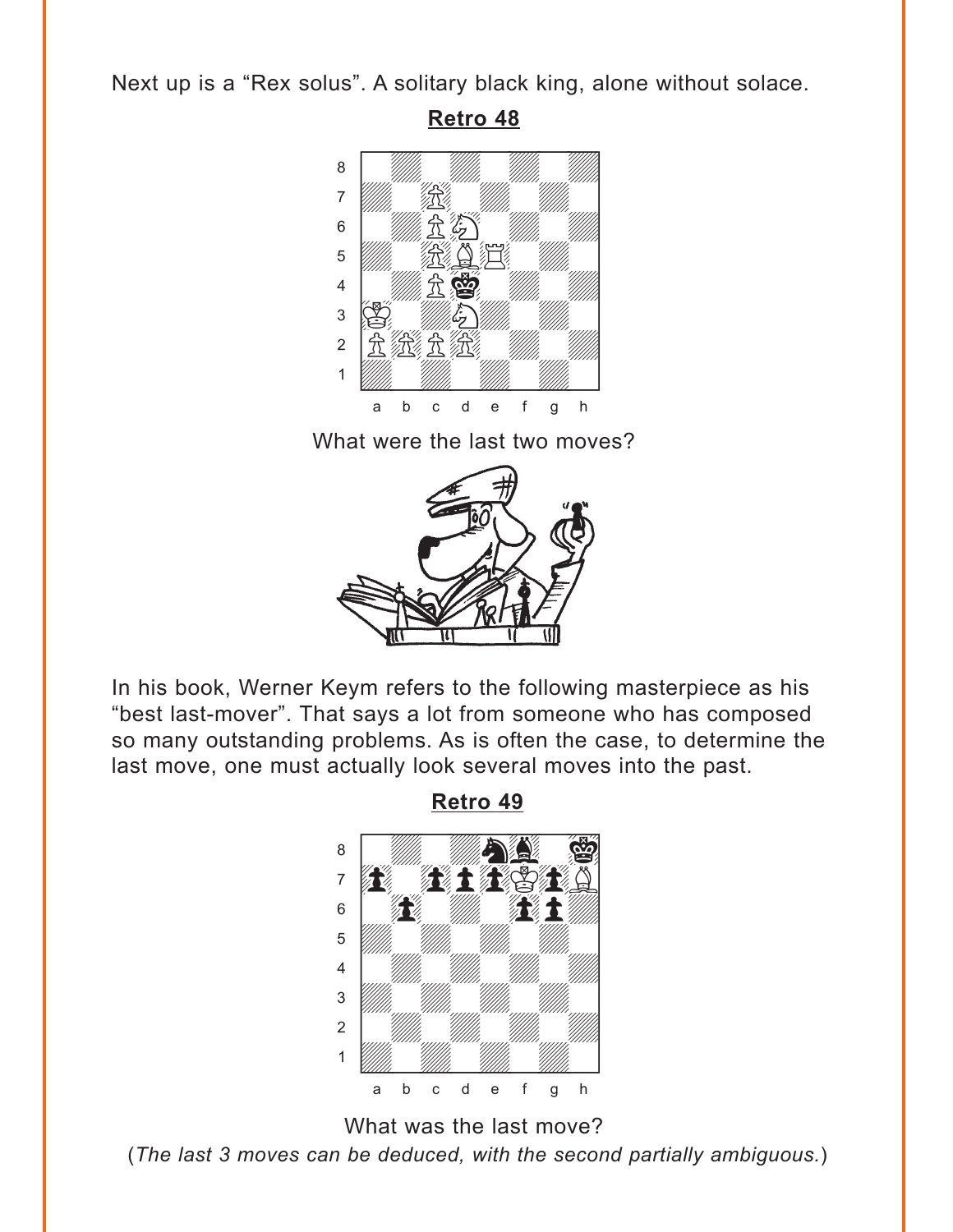<span id="page-4-0"></span>Of all the problems in my *Winning Chess Puzzles For Kids* books, this is probably the hardest. Something near the end of Volume 2 to stump and/or inspire the keenest of the keen.



**[Retro 50](#page-13-0)**

What were the last ten moves?

This column concludes with a pair of rebuses. Like most puzzles of this type, part of the stipulation is to determine the last moves. Usually, once a rebus position is decoded, the last move is obvious. But often the move must be determined first in order to assign pieces and colours correctly.

The first rebus is the basic variety, definitely something average.



**[Rebus 36](#page-15-0)** *"very average"*

Each letter represents a different type of piece. Uppercase is one colour, lowercase is the other. Determine the position and the last move.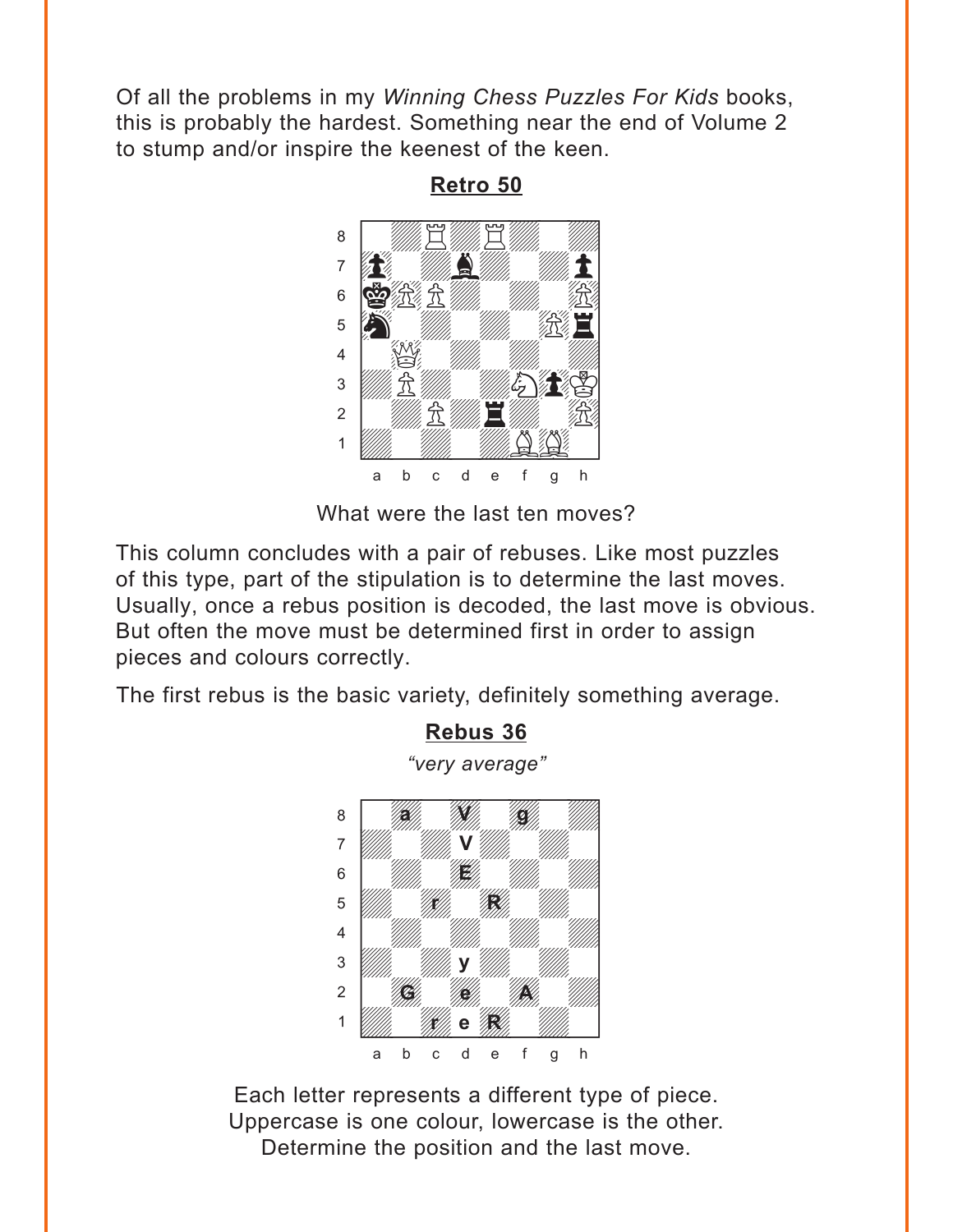<span id="page-5-0"></span>Rather than give away our goal in composing the next rebus, which might provide an unwanted hint to solvers, we'll introduce it with a quote from the great Delta bluesman, Robert Johnson.

> *I went down to the crossroads, Tried to flag a ride. Nobody seemed to know me. Everybody passed me by.*

**[Rebus 37](#page-16-0)** *"Crossroads"*  $V_{\text{D}}$  which  $\frac{1}{2}$ 8 C ////// R /////// A ///////D /////  $\overline{a}$   $\overline{a}$   $\overline{a}$   $\overline{a}$   $\overline{a}$   $\overline{a}$   $\overline{a}$   $\overline{a}$   $\overline{a}$   $\overline{a}$   $\overline{a}$   $\overline{a}$   $\overline{a}$   $\overline{a}$   $\overline{a}$   $\overline{a}$   $\overline{a}$   $\overline{a}$   $\overline{a}$   $\overline{a}$   $\overline{a}$   $\overline{a}$   $\overline{a}$   $\overline{a}$   $\overline{$  $\begin{array}{ccc} \circ & \mathbb{W} & \mathsf{a} & \mathbb{W} \end{array}$ 5 **Four House House 1997** 4 William William William Charles  $\frac{1}{2}$   $\frac{1}{2}$   $\frac{1}{2}$   $\frac{1}{2}$   $\frac{1}{2}$   $\frac{1}{2}$   $\frac{1}{2}$   $\frac{1}{2}$   $\frac{1}{2}$   $\frac{1}{2}$   $\frac{1}{2}$   $\frac{1}{2}$   $\frac{1}{2}$   $\frac{1}{2}$   $\frac{1}{2}$   $\frac{1}{2}$   $\frac{1}{2}$   $\frac{1}{2}$   $\frac{1}{2}$   $\frac{1}{2}$   $\frac{1}{2}$   $\frac{1}{2}$  2 **o**  $\frac{1}{2}$  **o**  $\frac{1}{2}$ 1 *William Hollen Hilly T* a b c d e f g h **c** *With* R *With A With D //* **OS Communication** of the communication of the communication of the communication of the communication of the co **a O c** o Organização de la Construction de la Construction de la Construction de la Construction de la Construction<br>Construit de la Construction de la Construction de la Construction de la Construction de la Construction de l **c C** San Tillin Willin S **R C r**

Each letter represents a different type of piece. Uppercase is one colour, lowercase is the other. Determine the position and the last six moves.

Thanks to my good friend and partner in *Rebusland Productions*, Andrey Frolkin from Kiev. Three of his problems were selected for *Anything But Average*.



*Ain't No Cure for the Summertime Blues*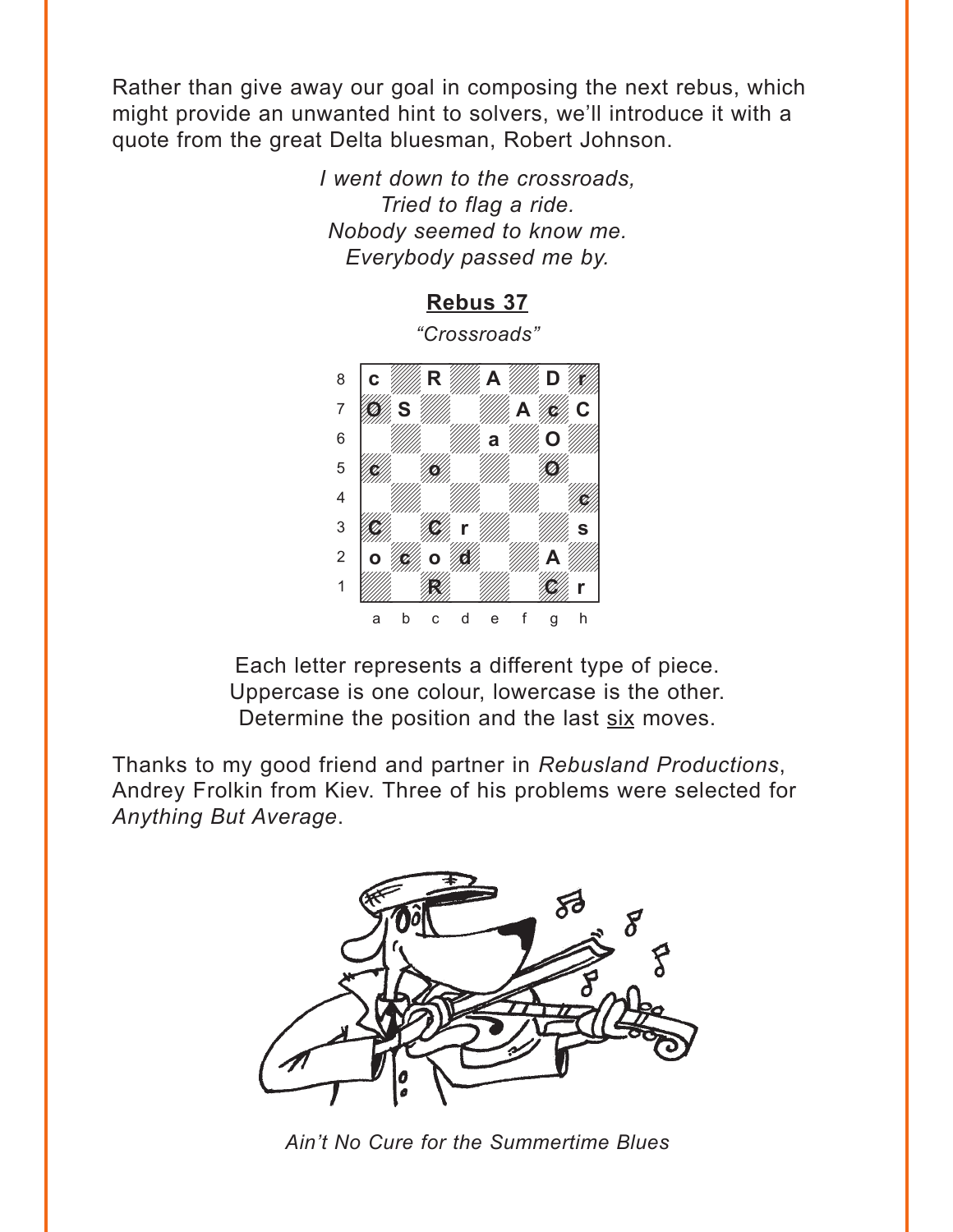# <span id="page-6-0"></span>**SOLUTIONS**

Solutions are written in long algebraic notation, giving departure and destination squares. If there is a capture, the type of piece taken is indicated in parentheses. For more information about retrograde analysis, see *Chess Mysteries in a Retro World* (column 30).

*PDF hyperlinks***.** You can advance to the solution of any puzzle by clicking on the underlined title above the diagram. To return to the puzzle, click on the title above the solution diagram.

*Archives***.** Past columns are available in the *Puzzling Side* archives.



# **[Retro 45](#page-1-0)** Werner Keym 1995

Last move: 1.b7xa8(R)=B+ position before last move

Black is in check by the bishop on a8. No discovered check was possible so the last move was either a7-a8=B+ or b7xa8=B+.

The last move was not a7-a8=B+ because Black would have no legal move on the previous turn. The black king would be in an impossible double check on b5, d5, or d6.

So the last move was b7xa8=B+. The piece captured had to move to a8 on the previous turn, otherwise Black had no legal move. It was not a bishop or knight because they had no square to move from. It was not a queen because she would already be checking the white king if she came from a7. Therefore, a rook was captured. Black's previous move was ...Ra7>a8+ which may or may not have been a capture.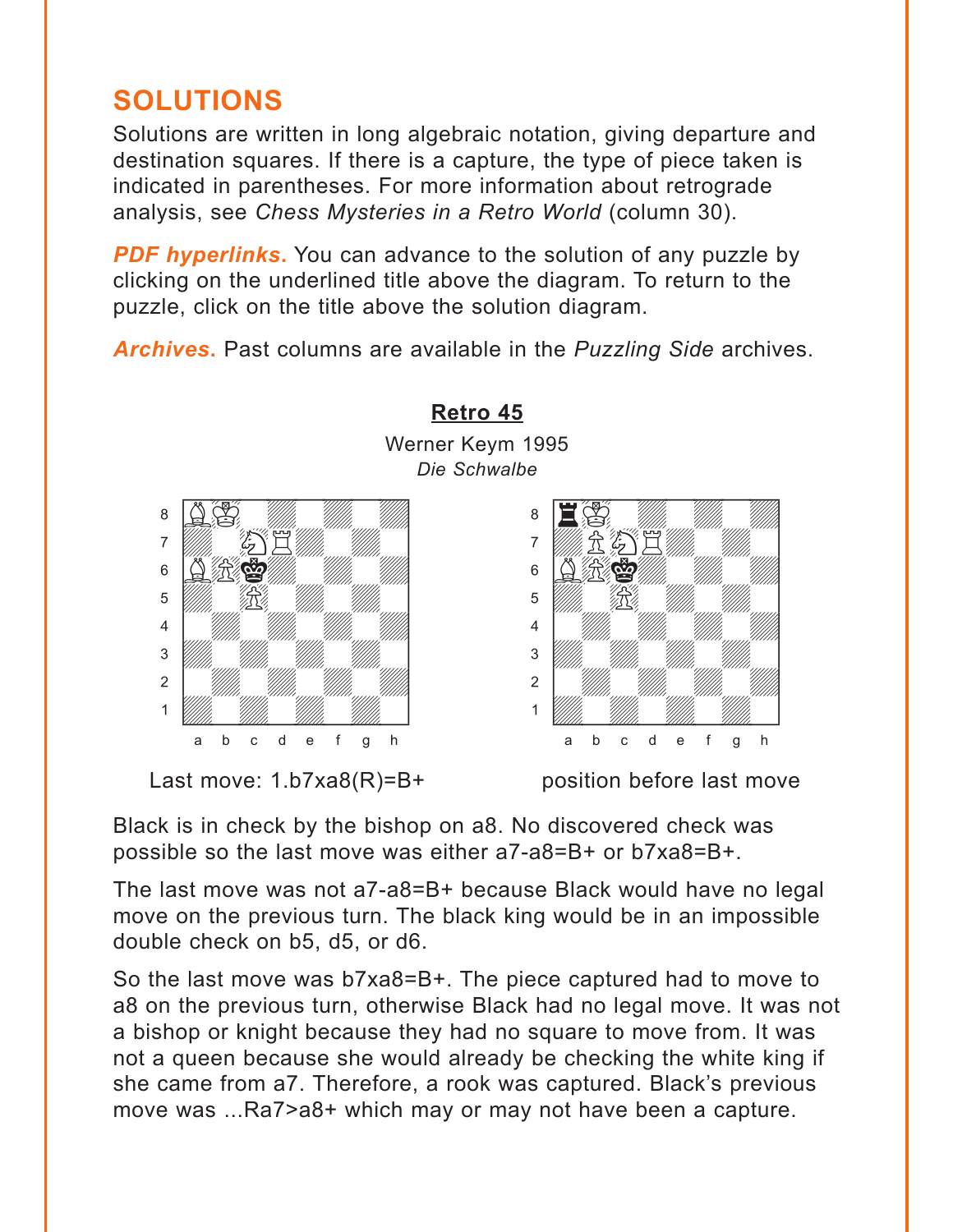## Retro 46

<span id="page-7-0"></span>J. Coakley 2004 **Winning Chess Puzzles For Kids** 





position two moves ago

Black is in check from the bishop on a1. The last move had to be a discovered check because the bishop could not have moved to a1 to give check. It would already be checking along the same diagonal.

The last move was not a discovered check by 2.b2-b3+ because with a white pawn on b2, there could not be a white bishop on a1.

The last move was not 2.c3-c4+. The only piece Black is missing is a light-square bishop. That means the doubled white c-pawn captured the black bishop on c4 (light square), and the pawn could not have been on c3.

The only other possibility is Re5-e1+. This move was not a capture because the only missing black piece was taken on c4. That means that White was in check from the rook on d1 on the previous turn.

The black move had to be a discovered check because the rook could not have moved to d1 to give check. It would already be giving check along the first rank. It was not a promotion by 1...e2xd1=R+ because black still has all eight pawns.

The discovered check 1...Nf1-d2+ could not be a capture. There was no pawn on d2 because the white d-pawn captured on c4. White is missing two pieces, the light-square bishop and the e-pawn. The bishop was taken on c6. The white e-pawn was captured by Black at some point on the e-file. The only missing black piece was captured on c4, so there is no way the white e-pawn could have promoted on d8, because it could not get to the d-file without a capture.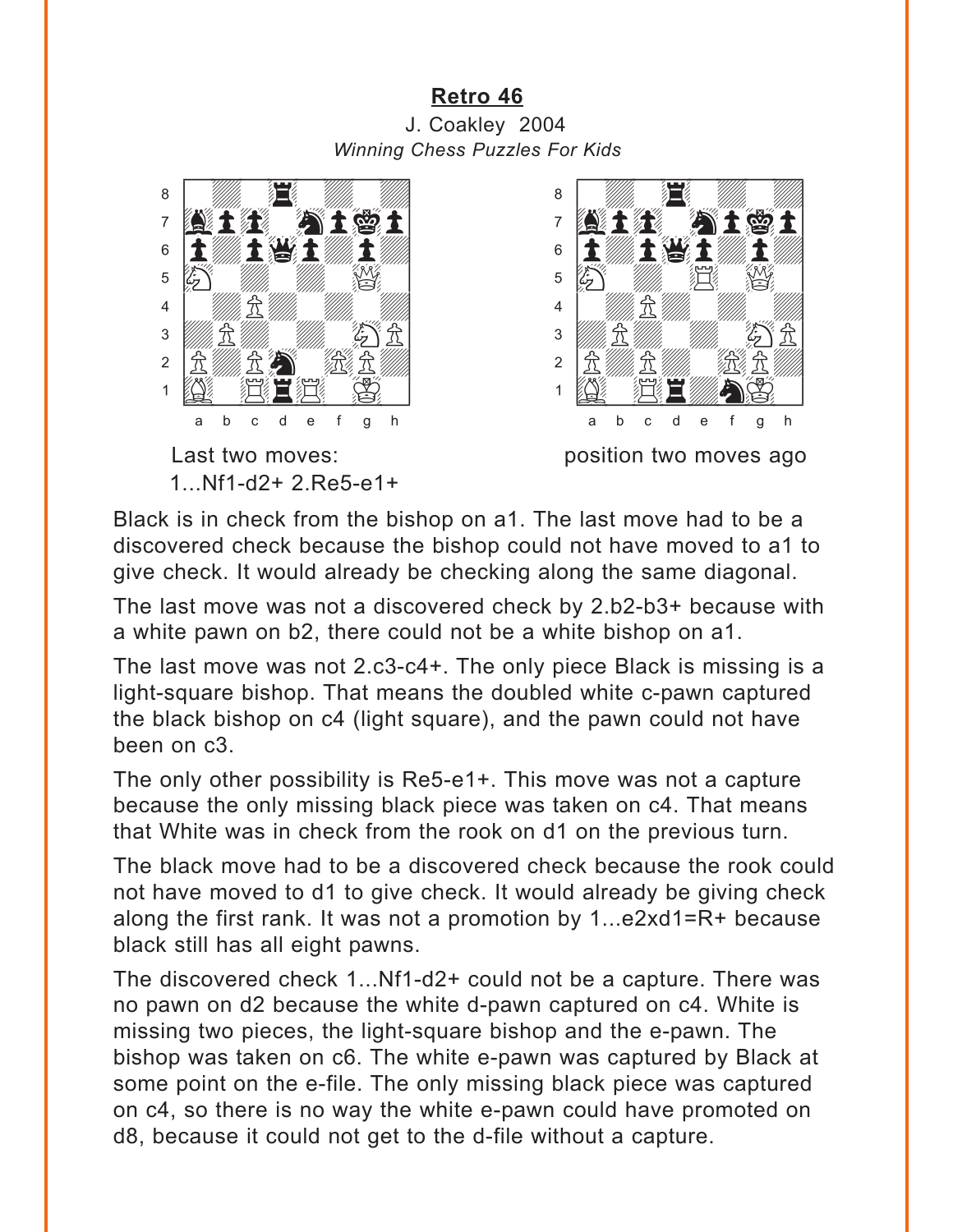## **[Retro 47](#page-2-0)**

<span id="page-8-0"></span>Werner Keym 1980 *Die Schwalbe*





The only black piece with any reverse mobility is the e-pawn. The last move was not 1...e7-e6 because then the white king could not be on b8 with a black rook on g7.

If 1...e7-e6 were the last move, the white king entered the 8th rank through g6 and the black knight was on h8 before ...g6 was played. With h8 occupied, there was no way for the white king to bypass a black rook.

So the last move was by the white king. It had to be a capture of a piece that just moved to b8, otherwise Black had no legal move on the previous turn. The piece captured was a queen or rook. Black has both knights on the board and a bishop could not be on b8.

So the two questions are: Was a queen or rook captured? Did the king take from a8 or c8?

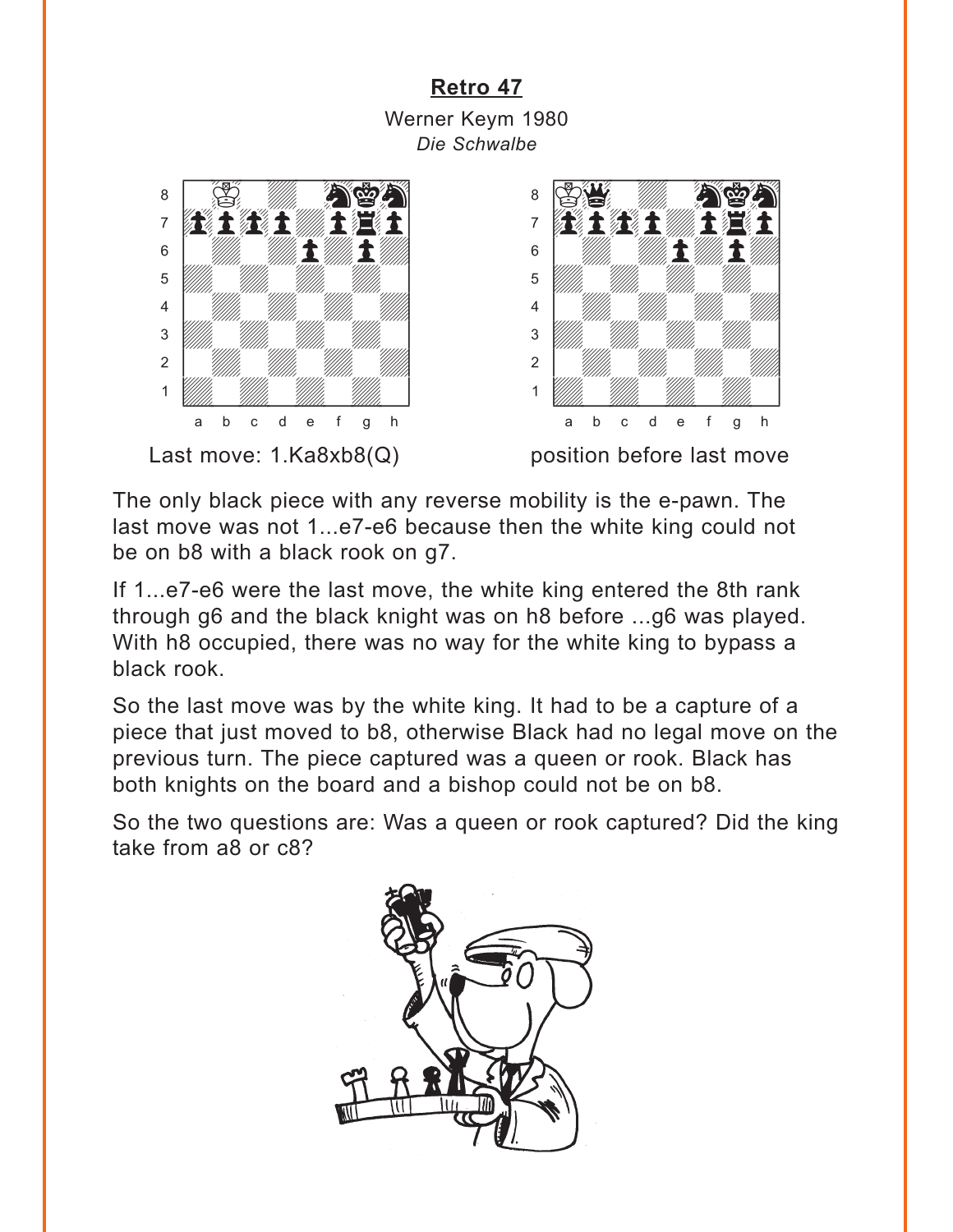<span id="page-9-0"></span>In any case, the previous black move had to be a capture on b8. Otherwise the black queen or rook would already be checking the white king before moving to b8. The white piece captured could be a knight or a queen.

The black piece did not capture on b8 from a8 with the white king on c8 because Black would not have a move on the previous turn. So the last move was 1.Ka8xb8.  $\frac{1}{2}$ 

The piece captured on b8 could not be a rook because the white king could not reach a8 with two black rooks inside the black wall of pawns. The king could only pass through e7 after ...e6 and ...g6 were played with the black knights already on f8 and h8.The position a few moves ago looked something like this. The game continued 1...Qd8+ 2.Nb8 Qxb8+ 3.Kxb8.



#### **[Retro 48](#page-3-0)**

Werner Keym 1977 *Allgemeine Zeitung Mainz*





The last move was not by Black. The black king would have been in triple check on e4 and in an impossible check on c3 or e3 by a white pawn on the 2nd rank.

The white pawn formation, with quintupled c-pawns, required the capture of 14 black pieces. That leaves one black piece available for capture elsewhere. That black piece is the a-pawn or b-pawn.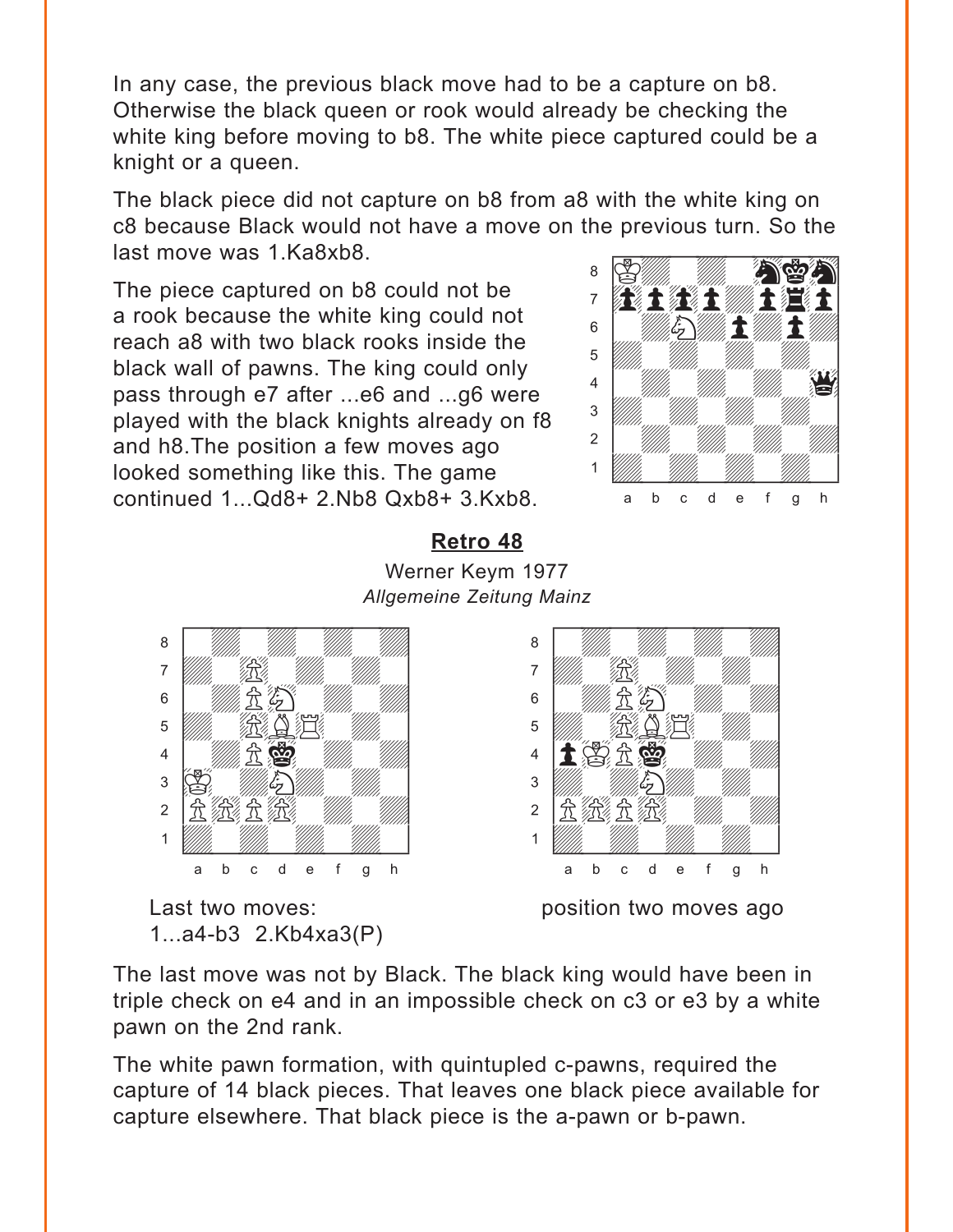

One of the black pawns (a or b) captured to reach the c-file where it was then captured by White. The other pawn is available in the retroplay for capture elsewhere. Neither of the pawns could have promoted with white pawns blocking the 2nd rank.

The last move was not by the white rook, bishop, or knights (which would necessarily be non-captures) because Black would not have a legal move on the previous turn.

The only remaining possibility, and therefore the solution, is the capture of a black pawn by the white king. If the white king made a non-capturing move, then Black had no move on the previous turn.

Black's last move had to be playing a pawn to a3. It was not the capture ...b4xa3 because there are not enough missing white pieces.

White is missing 3 pieces. One of them is the dark-square bishop that was captured on c1 (pawns on b2 d2). So two pieces (QR) are available for capture elsewhere. But if the last move was ...b4xa3, then the black ab-pawns made a combined 3 captures (axb, bxc, bxa).

So Black's previous move was ...a4-a3. The white king could not have captured from b3 because he would have been in check on b3 before Black's move. Last two moves: 1...a4-a3 2.Kb4xa3.

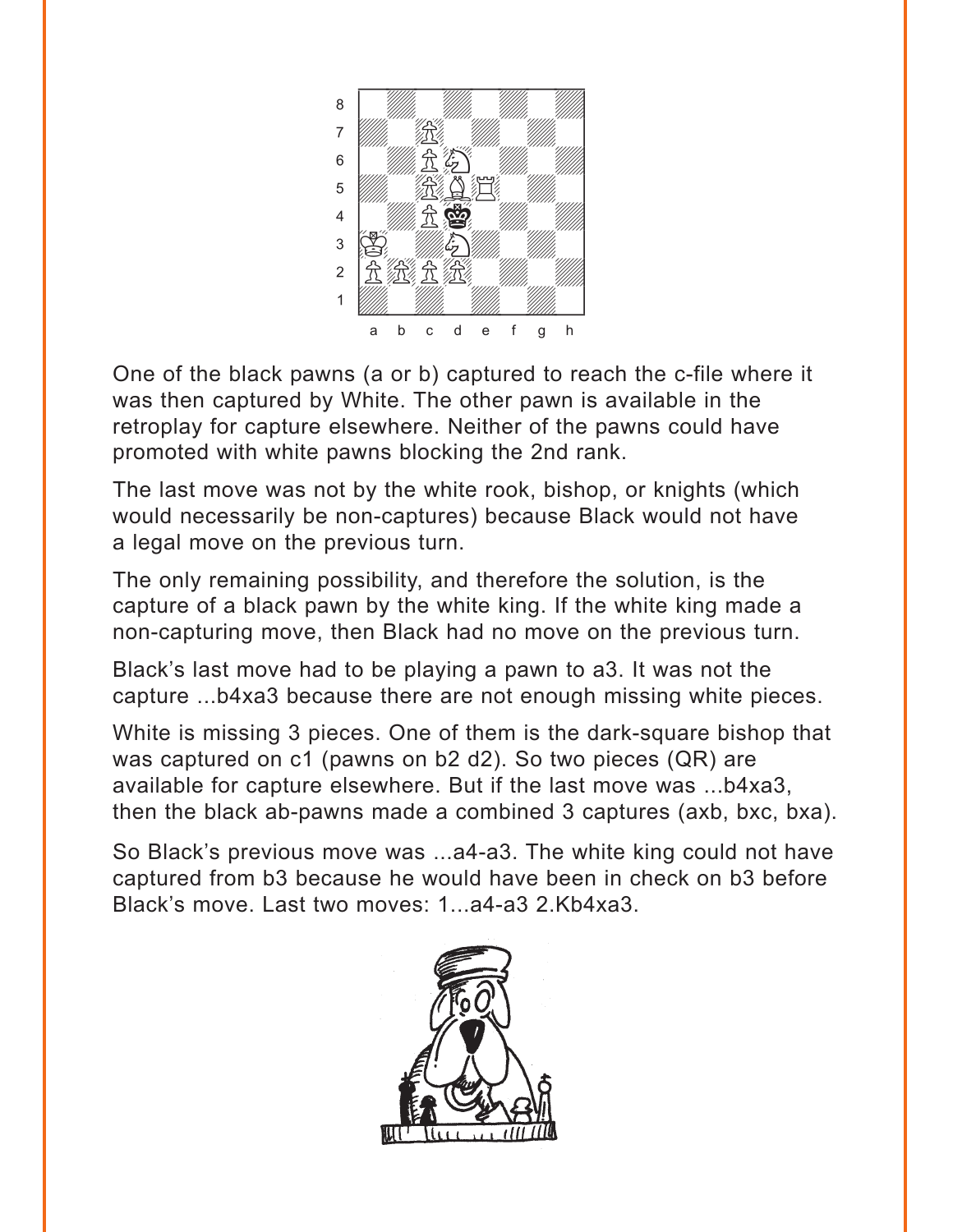#### **[Retro 49](#page-3-0)** Werner Keym 1979 *Die Schwalbe*

<span id="page-11-0"></span>



The last move was not 1...b6 because that move had to be played earlier to allow the white king inside the black wall of pawns.

The last move was not 1...Nd6-e8. The knight would be checking the white king from d6. *It cannot be Black's turn if White is in check*.

There are no other black moves to consider, so the last move was made by White. The last move was not by the white king. On e6, he would be in an impossible check from an unmoved pawn on d7. On g8, he would be next to the black king.

The last move was 1.Bg8xh7. This move was a capture, otherwise Black would not have a move on the previous turn. But what kind of piece was captured? It had to be a piece that just moved to h7. Otherwise Black had no legal move.

The piece captured was not a pawn because Black has 8 pawns on the board.

The piece captured was not a bishop because it would not have a move on the previous turn.

The piece captured was not a knight because the knight would not have a move on the previous turn. It could not come from g5 since it would be checking the white king.

The piece captured was not a rook, but this is much harder to prove. It is also the main point of composition.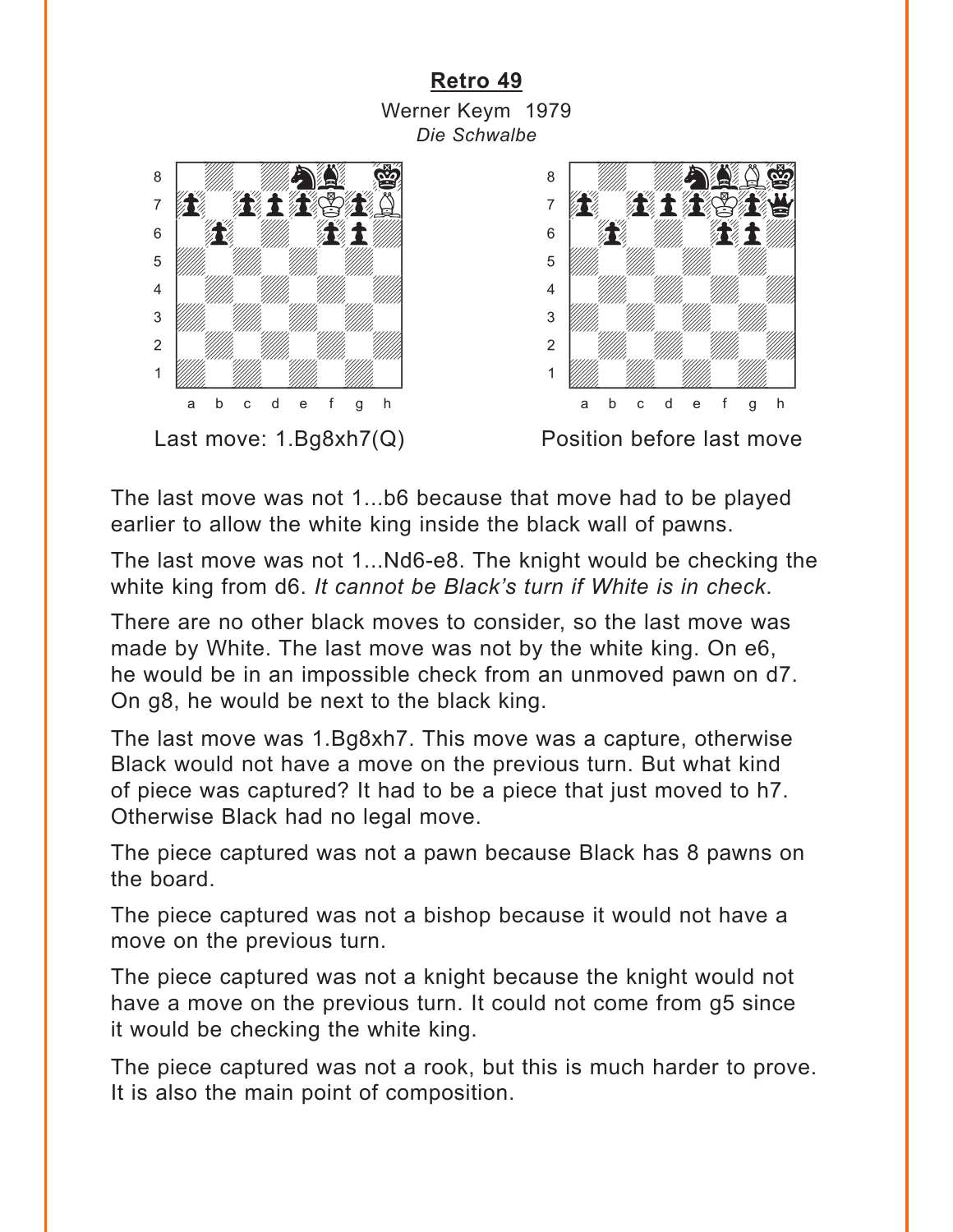With a bishop on f8 and unmoved pawns on e7 and g7, we know that the rook that started on a8 was captured somewhere inside the black wall of pawns on the queenside. So if a rook was captured on h7, it was the rook that started on h8.

Consider how the black knight reached e8. It could only move there after the white king passed along the 8th rank through e8. Which means ...f6 was already played.



Therefore the knight could only move to e8 from d6. At that time, the white king could not be on f7. He would have to be on g8, h7, or h8. That means the black king was not in the corner.

The additional complication is how the white bishop got to g8. It could not get behind the black pawns through h7 with a black pawn on g6 (or on h7 before ...hxg6).

If the bishop passed through f7, it had to do so before the white king stationed itself on f7 in the final position, perhaps biding its time on h7 before White played Kg8-f7. But if that were the case, there was no way for the black king to reach the h8 corner because h7 would be attacked by the bishop on g8.

The conclusion is that the bishop did not pass through f7. It must be a promoted pawn! The only thing it could have captured on g8 was a rook. When it made that capture, the black king was already on h8.

The piece captured on g8 was not a bishop or queen (with black king on h8 and white pawn on h7). The white king on f7 would be in an impossible check. with the sum of the sum of the sum of the sum of the sum of the sum of the sum of the sum of the sum of the sum of the sum of the sum of the sum of the sum of the sum of the sum of the sum of the sum of the sum of the sum

The piece captured on g8 was not a knight. It could not move there from h6 with the white king on f7.

Since the rook was captured on g8, the piece captured on h7 had to be the queen.

The earlier position was something like this.

The game continued 1...Ne8 2.Kf7 Rh8 3.h4 Rg8 4.h5 Kh7 5.h6 Kh8 6.h7 Qh1 7.hxg8=B Qh7 8.Bxh7.



14 moves ago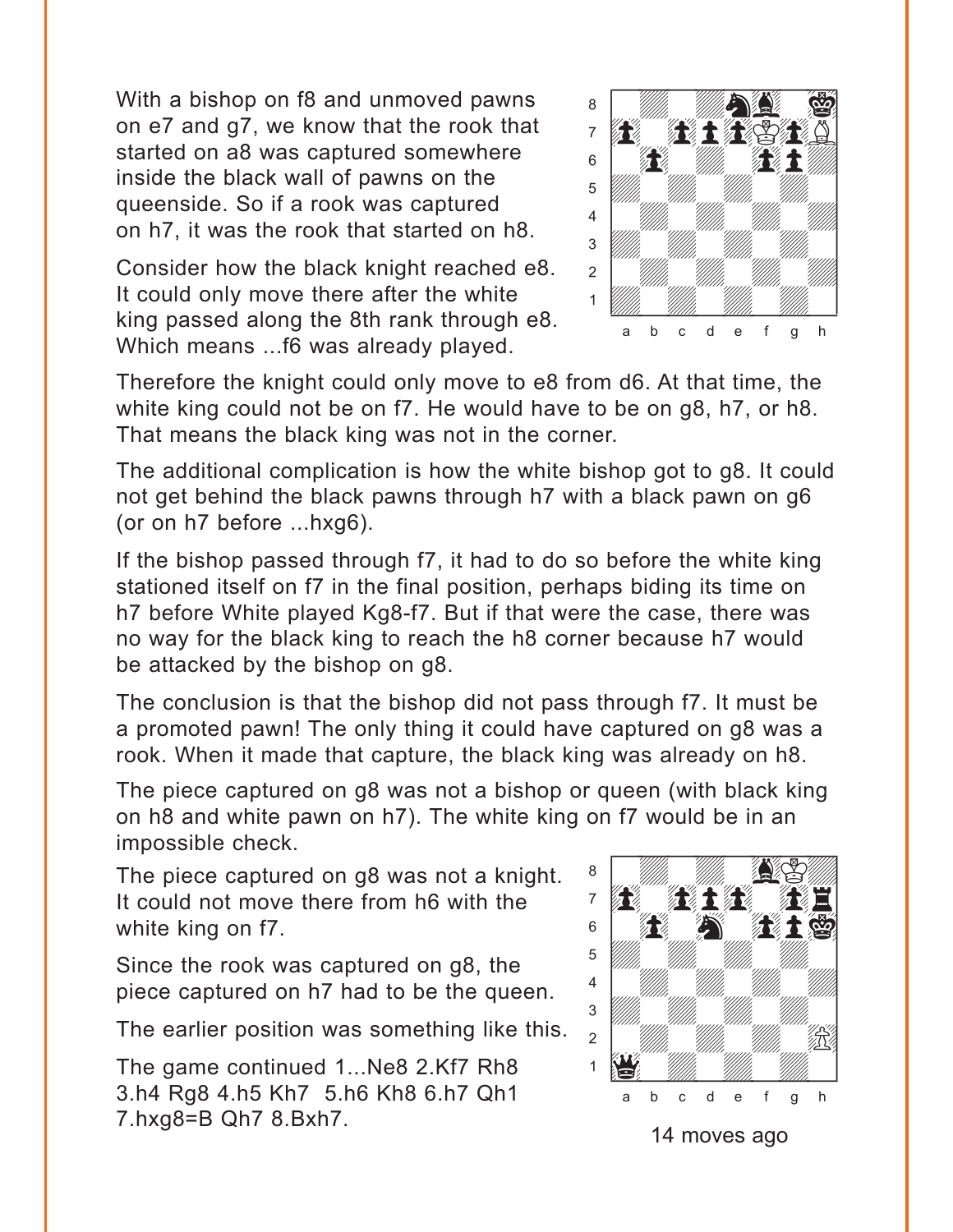### **Retro 50**

<span id="page-13-0"></span>J. [Coakley 20](#page-4-0)10 *Winning Chess Puzzles For Kids Volume 2* version *Puzzling Side of Chess* (2020)<br>Were well as a warm with the same was a warm of the same was a warm of the same was a warm of the same was a wa



- 4. c5xb6+ e.p. Re6-e2+
- 5. g2-g4 h4xg3+ e.p.



The original problem had a white knight on h6, a black pawn on g7, and no white pawn on c2. 1.Nd4>f3+ was not exactly determined. Thanks to **Andrey Frolkin** for the idea of closing the material balance so that 1.Nd4-f3+ cannot be a capture.

Three *en passant* captures, tying the retro last move record. Will anyone ever achieve four e.p.'s?

White is in check from the bishop on d7 and rook on h5. This could only happen by means of an *en passant* capture. The last two moves were 5.g2-g4 h4xg3++ e.p. Before those moves, White is in check by the bishop on d7. where  $\frac{1}{2}$  and  $\frac{1}{2}$  are the set of the set of the set of the set of the set of the set of the set of the set of the set of the set of the set of the set of the set of the set of the set of the set of the set of



That can only be explained by the discovered check 4...Re6-e2+. This move was not a capture because White is missing just one piece and it was captured by the pawn on h4. Going back another step, Black is in check by the bishop on f1. Seemingly impossible. Except for the magic words: *en passant!*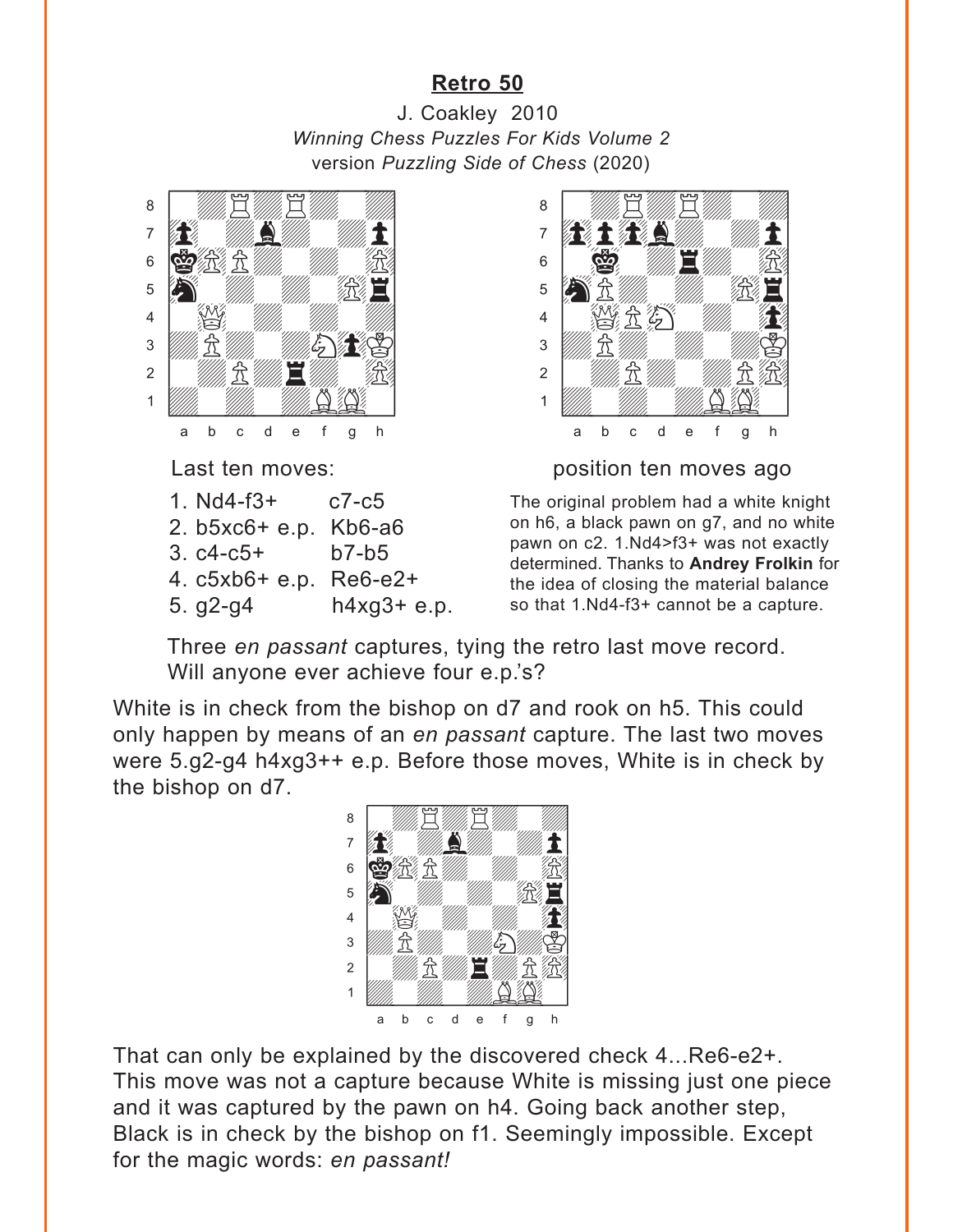

The previous moves had to be 3...b7-b5 4.c5xb6+ e.p. With a white pawn on c5, and a black pawn on b7, Black is again in check by the bishop at f1. This was only possible by 3.c4-c5+.



So what was Black's previous move? It was not 2...Re6 because the white king would have been in check from the bishop at d7. It was not 2...Rxe6 either, since there is no white piece to capture, as explained above. That only leaves 2...Kb6-a6. On b6, the black king is in double check by the queen at b4 and bishop at g1. Guess how that happened. *En passant!* The previous moves were 1...c7-c5 2.b5xc6+ e.p.



Black is in check by the bishop at g1, which is only possible by the discovery 1.Nd4-f3+. This move was not a capture because the doubled white pawns on the bcgh-files required the capture of Black's six missing pieces.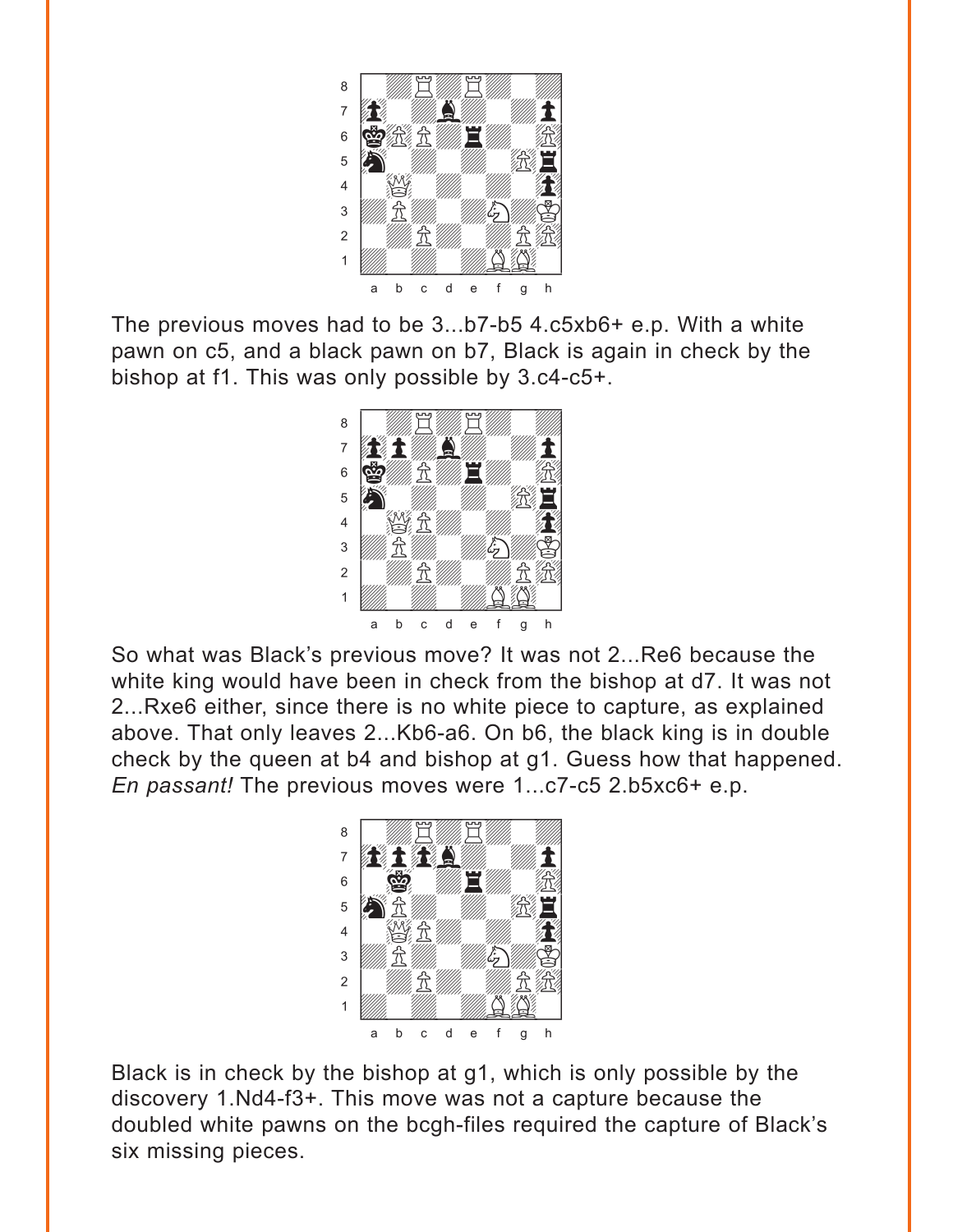<span id="page-15-0"></span>

 $\mathcal{B} = (AG)$  Letters with one uppercase, one lowercase.

 $Y = \hat{\mathbb{A}}$  Only letter not on 1st or 8th rank.

 $E \neq \frac{M}{Q}$  Both kings in check (d2 d6) regardless of king assignment. One of the kings is in check by E ( $\Xi$ d2,  $\angle$ d6, or  $\angle$ d1).

 $B \neq \hat{\mathbb{Q}}$  Impossible multiple check (d7)

B  $\neq$  ( $\sqrt[3]{2}$ ) Impossible multiple check (d8)

### $B = \mathcal{Q}$

AG  $\neq$  ( $\mathcal{B}\mathbb{Z}$ ) Three checks regardless of king assignment.

- $AG = (\mathbb{S}\mathbb{Z})$
- $E = \mathbb{E}$  Check (d2).
- $R = \frac{M}{Q}$  Check (c1 or c5).
- $A \neq \mathbb{S}$  If  $A = \mathbb{S}$  Impossible double check (c5 d2).
- $G = \mathfrak{B}$
- $A = \hat{B}$

last move 1...c2-c1=Q++ Only way to explain the double check. caps = white Promotion on 1st rank.

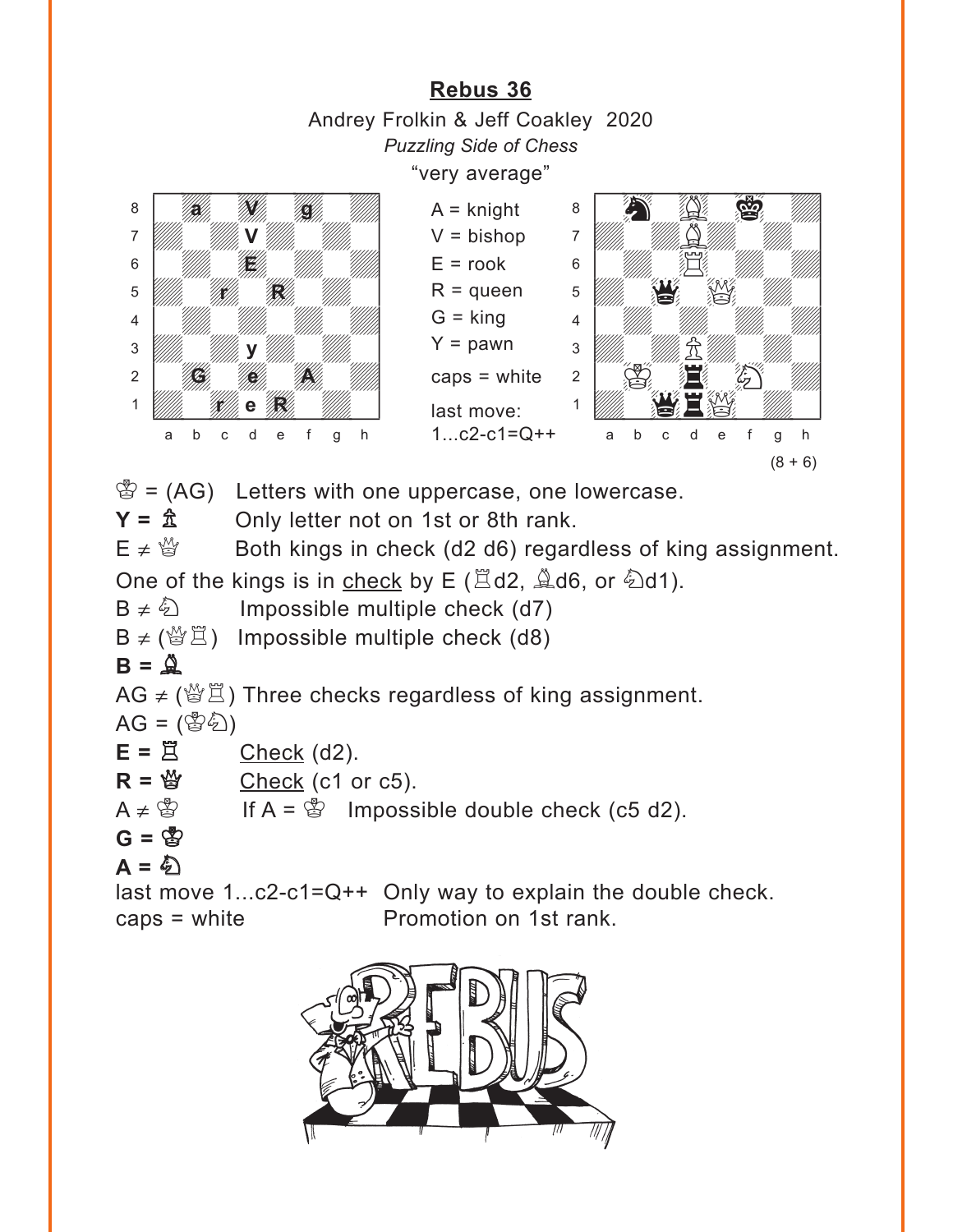## Rebus 37

Andrey Frolkin & Jeff Coakley 2020 **Puzzling Side of Chess** 

"Crossroads"

<span id="page-16-0"></span>

- 
- $S = \frac{1}{2}$ If  $D = \mathcal{B}$  $R \neq \mathcal{B}(\mathbb{Z})$ 
	- Impossible check (h8).
	- Impossible check (c1).  $R \neq \mathcal{Q}$
	- $R = \hat{\varphi}$
	- $C \neq \mathbb{N}$ Both kings in check (c3 g7).
	- $C \neq \Xi$ Impossible check (g7).
	- $C = \mathbb{Q}$ Check (c3).
	- $A \neq \, \overset{M}{\boxtimes} \, \overset{m}{\boxtimes}$ Impossible double check (g2).
	- No piece can be assigned to letter A.  $A = \varnothing$ ?

$$
O = \hat{\mathbb{Z}}
$$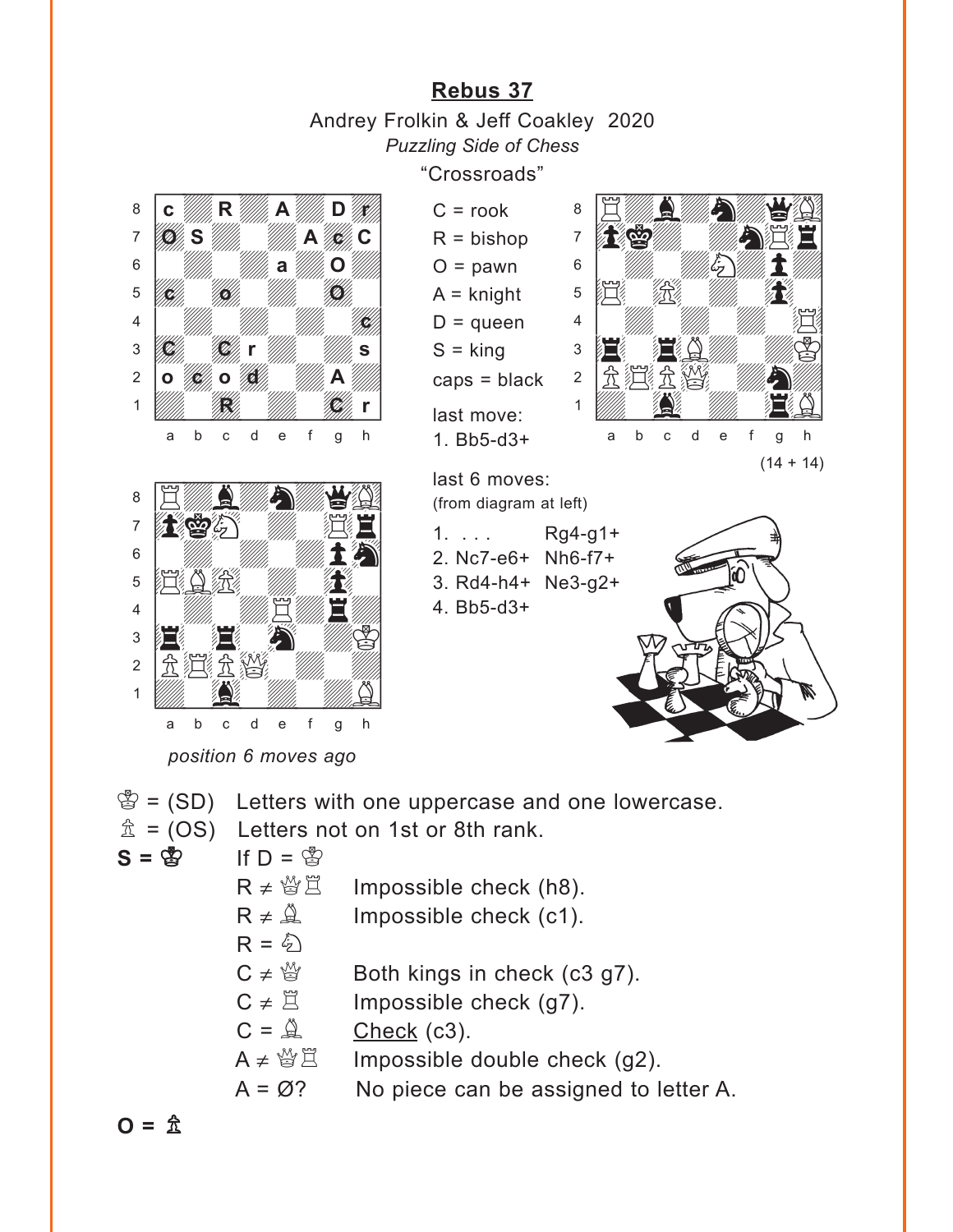## Rebus 37 continued

- $S = \bigcirc$
- $Q = \hat{\mathbb{Z}}$

 $C \neq \mathbb{Z} \mathbb{Z}$ Impossible check (a8).

- Both kings in check (a5 g1).  $C \neq \hat{\varphi}$
- $C = \overline{Z}$  $Check (b2).$
- $A \neq \mathbb{A} \mathbb{Q}$ Both kings in check (g2).
- $R \neq \frac{M}{M}$ Both kings in check (h1).
- $R = \mathbf{\mathfrak{Q}}$

 $A = \xi$ 

 $D = \frac{M}{2}$ Only remaining piece.

Everything is determined except colours.

If caps  $=$  white See diagram.

There are 6 passed pawns (3w 3b) and 7 promoted pieces  $(5R + B + N)$ . A total of 13 "pro-passers".

There are 4 missing pieces  $(3p + N)$ .

The capture of 3 pawns and 1 officer can create at most 11 pro-passers. Therefore the position is illegal.

#### $\,8\,$  $R^{\frac{3}{2}}$  $\mathbf c$ A D **BIS**  $\overline{7}$ A *XI*, C 6 a O  $\overline{5}$ ØŹ KU) 16. I  $\overline{4}$ K  $\mathfrak{Z}$ 4.TH <u>K</u>U),  $\mathbf{s}$  $\mathbf{r}$  $\circ$   $\mathscr{C}$   $\circ$  $\overline{2}$ A  $\mathbf{1}$ R Ø r  $\mathsf{C}$  $\mathsf{d}$ a  $\mathbf b$  $\mathsf{e}$  $\mathsf{f}$  $\mathsf{g}$  $h$ 8 金田  $\overline{7}$ ふー  $\,6\,$ Ą 5 E.  $\overline{4}$ 注 ●  $\mathfrak{S}$

 $\ddagger$ t  $\mathsf{a}$  $\mathsf{b}$  $\mathbf{c}$  $\mathsf{d}$  $\mathsf{e}$  $f$  $h$ g  $try \textit{caps} = white$  $(14 + 14)$ 

 $\overline{2}$ 

 $\mathbf{1}$ 

#### $caps = black$



"Don't Pass Me By"